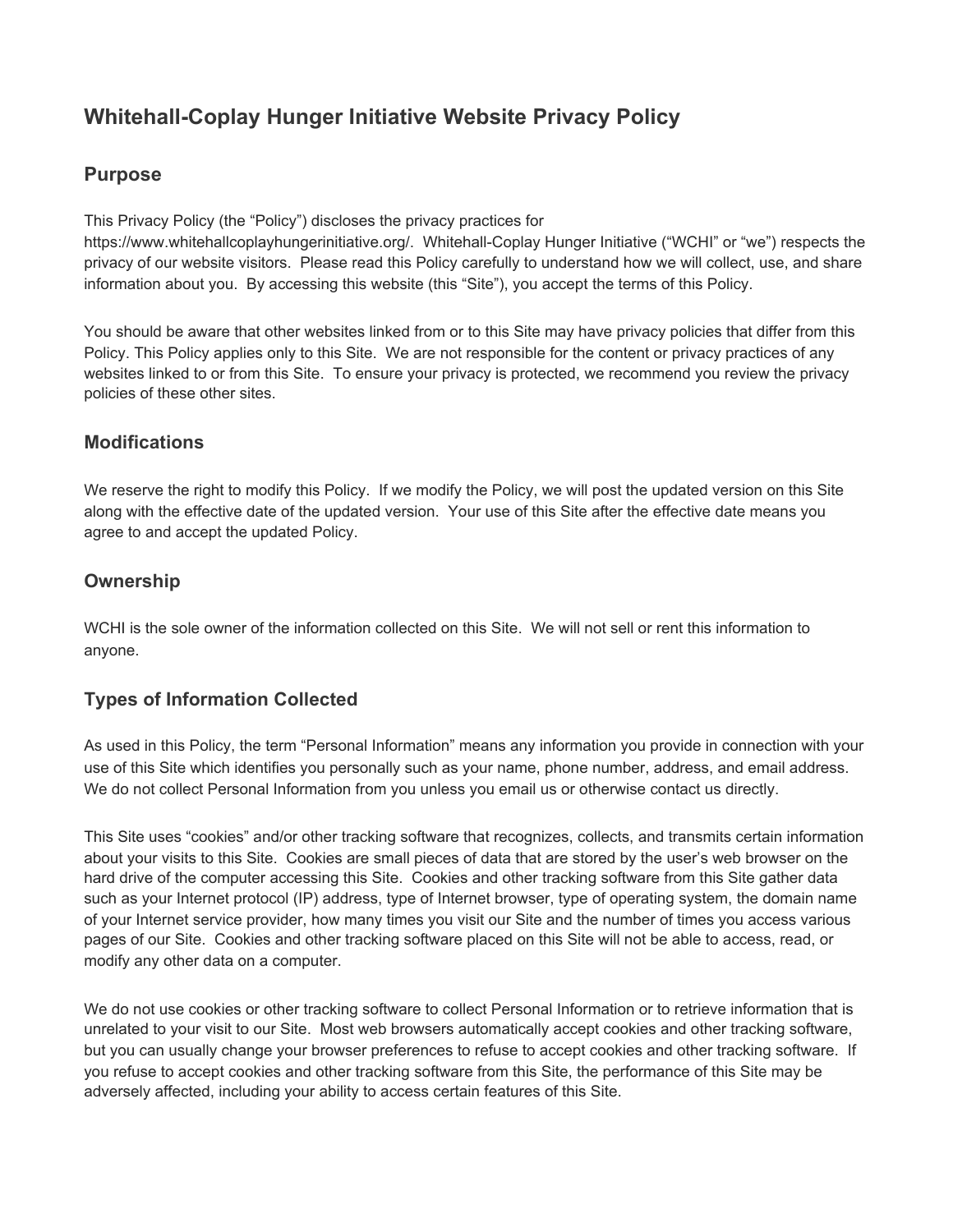# **Use of Information Collected**

Once collected, we may use your Personal Information to answer your emails or on-line requests, respond to feedback received from you, send information you requested or that may be of use to you, and to tell you about specials, or new or existing products or services. You may opt out of any future contacts from us at any time by notifying us at the e-mail address or phone number identified below that you do not wish to receive any further communications.

This Site uses cookies and/or other tracking software to determine the number of different visitors to the Site and where they come from, to evaluate what portions of the Site are more popular than others, and to analyze Site usage. This information is used to customize user interaction with our Site and to enhance the performance and utility of our Site.

We also use information collected or obtained through our Site, but generally not including Personal Information, to ensure compliance with the Terms and Conditions of the use of this Site and for our own internal business purposes which include administering and improving this Site, gathering broad demographic data (including compiling statistical reports that include aggregate data regarding our Site visitor traffic), and analyzing trends.

#### **Disclosure of Information**

We retain service providers to assist us with the design, development, and administration of this Site. The non-personally identifiable information collected by the cookies and/or other tracking software from this Site is accessible by WCHI and the service providers who service this Site. We restrict access to Personal Information to our service providers who need to know that information in order to operate, develop or improve our services. We will only provide those companies the Personal Information they need to deliver the service and we require them to protect your privacy and not disclose your Personal Information to third parties.

We may disclose your information, including your Personal Information, under any of the following circumstances: (a) if we believe we are required to do so by law, regulation, a court order, or other legal process; (b) in order to cooperate with an ongoing investigation by a governmental authority or agency; (c) if we believe your use of this Site has violated or may violate any law or regulation, or our Terms and Conditions; or (d) if we believe you are or may be a threat to our interests or rights or the interests or rights of a third party. Except as otherwise provided in this Policy, we will not disclose your Personal Information to any third parties without your prior consent.

## **Registration**

Some of the features on this Site require registration with WCHI before access to certain sections of this Site is granted. Once such access is granted, you may be issued a user name and password. You should safeguard your user name and password and not make either of them available to any other persons whom you do not authorize as your agent. You may not sell, resell, assign or transfer your access rights. It is our policy to grant access to anyone using your password in conjunction with your username and to treat anyone using your username and password as your agent for all purposes. You should notify us immediately of any unauthorized use of your user name and/or password.

#### **Surveys and Contests**

From time-to-time, surveys and contests may be conducted on this Site, and in connection with any such survey or contest this Site may request information from any person participating in the survey or contest, including but